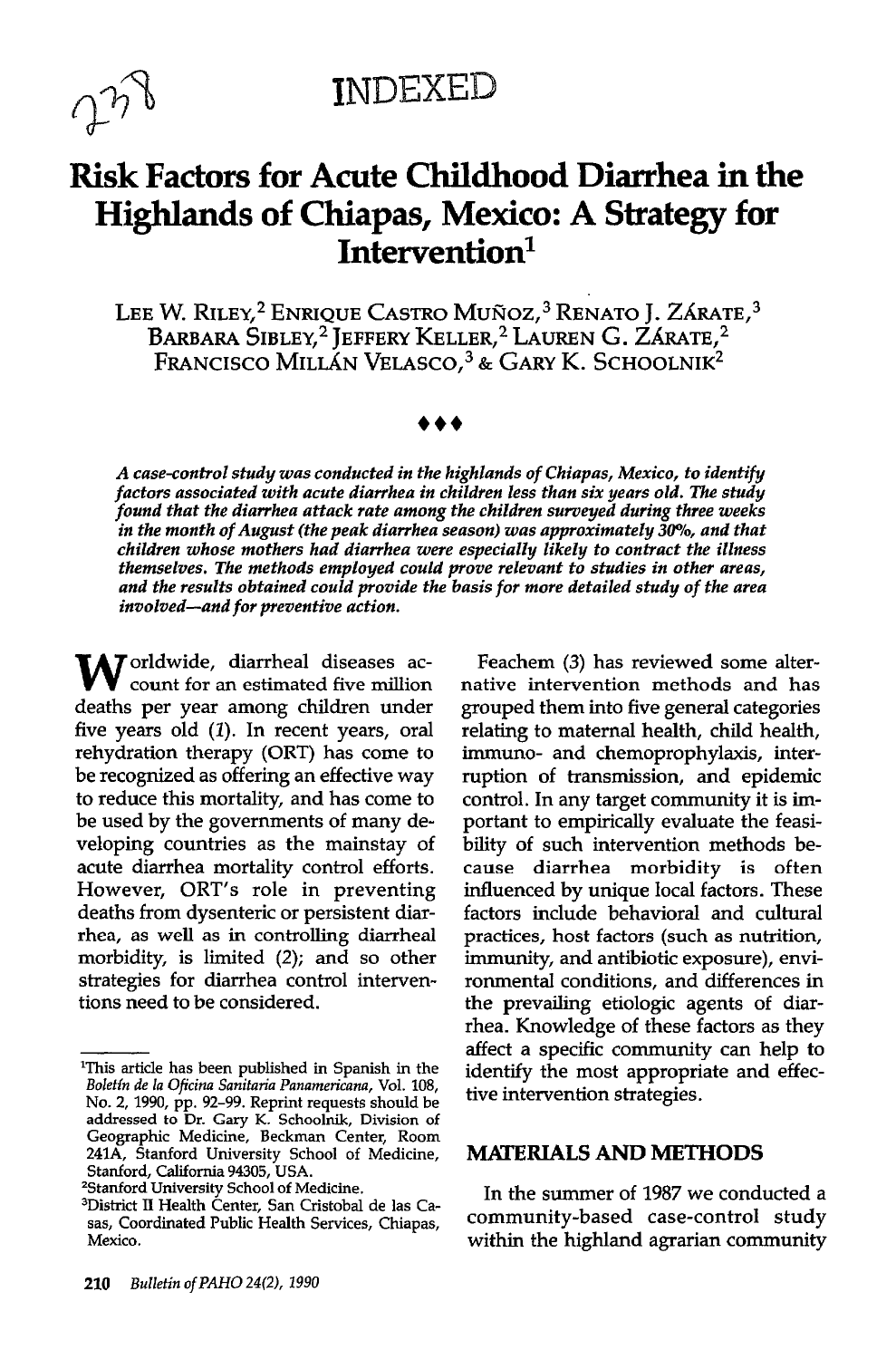of Mitontic in the state of Chiapas, Mexico. The investigation was performed in preparation for a series of studies in this general area of Mexico that were directed at making a detailed examination of the various determinants of diarrheaincluding etiologic agents as well as hostrelated, environmental, cultural, and behavioral factors. The study reported here sought to identify specific local factors influencing the occurrence and transmission of diarrhea among children in Mitontic. More broadly, we felt that this community was representative of other parts of Mexico and Central America with similar environmental and cultural patterns, and hence that intervention strategies found appropriate for it would prove applicable to other areas.

#### The Study Community

The study community's residents, numbering 5,960 according to a 1985 government estimate, consisted predominantly of Mayan Indians speaking the Tzotzil dialect. The community included a main village (also called Mitontic) together with several outlying villages or hamlets (parajes). A health clinic (under the jurisdiction of the Chiapas District II Health Center of the State-Coordinated Public Health Services) was situated in the main village, where much of the field work was performed.

#### Demographic Data Collection and Diarrhea Surveillance

A census was conducted to obtain current demographic data on the population of the main village (Mitontic) and two satellite parajes, Xoc'ton and Choco'. An aerial photograph of the villages was taken, and this was used to construct a map of the community. Each house identified from the map was numbered, and

the name, age, and sex of each household member was obtained. Deaths from all causes and deaths due to diarrhea during the year preceding the census were recorded. Unoccupied houses were also numbered (during the study period nearly half the houses were temporarily unoccupied because of cyclical migration by residents following patterns dictated by agricultural practices or religion).

To help identify new diarrhea cases and estimate diarrhea incidence in the community, we divided the village into 13 sectors containing about 20 households each. In every sector a mother fluent in both Spanish and Tzotzil was recruited. These sector volunteer mothers were trained to visit each household in the sector daily and identify new cases of diarrhea in children less than six years old. They were also taught how to administer oral rehydration therapy to children with diarrhea.

In order to compare the number of children with diarrhea who were identified this way with the numbers of diarrhea cases seen at the Mitontic rural health clinic, we examined the health clinic's records for the month of August in the years 1985,1986, and 1987.

### The Case-Control Survey

A survey of diarrhea cases in the study community was conducted for three weeks during the first part of August 1987. For purposes of this survey, a case of diarrhea was defined by the occurrence of three or more loose stools within a 24-hour period in a child less than six years old. Every time a case was detected, efforts were made to select as a control an age-matched child from the same sector who had been diarrhea-free for two weeks preceding the interview date and who lived in a household as close as possible to that of the sick child. The occurrence of three or more loose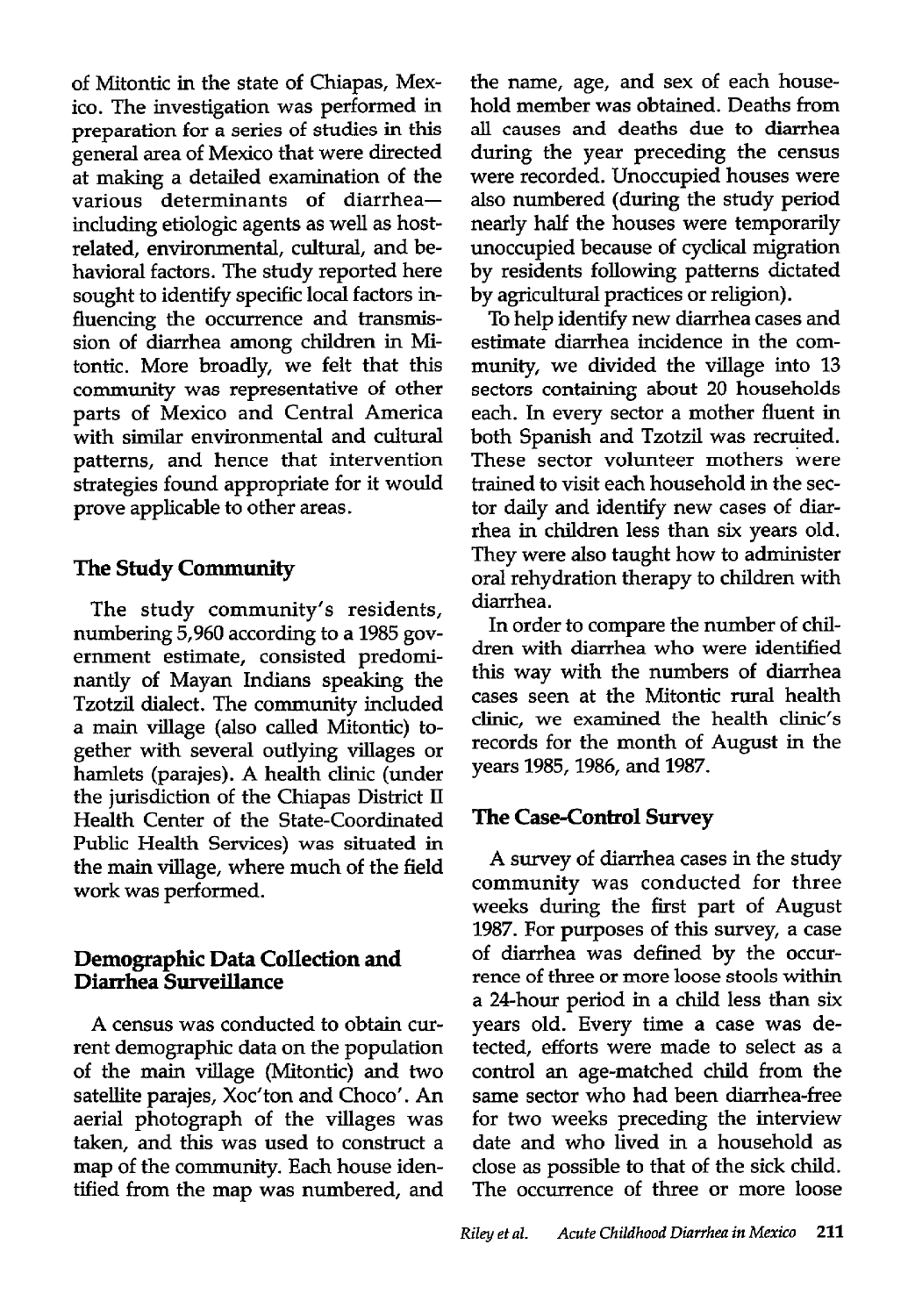stools on any day within three days of an episode of diarrhea was not classified as a new case but rather as part of the previous episode.

A standardized questionnaire was developed and administered to the mothers of both case and control children. The demographic, clinical, and exposure characteristics listed in Table 1 were examined. Interview teams consisting of the sector volunteer mother, a government primary health care worker, and a Spanish-

Table 1. Demographic, clinical, and exposure data collected by interviewing mothers of the children surveyed during the case-control study of diarrheal disease conducted in Mitontic. Chiapas, Mexico (August 1987).

| Demographic characteristics:<br>Birth date of all household members<br>Age of all household members<br>Sex of all household members<br>Number of children per household<br>Mother's primary language                                                                                                                                                                                                                                                                                                                                             |
|--------------------------------------------------------------------------------------------------------------------------------------------------------------------------------------------------------------------------------------------------------------------------------------------------------------------------------------------------------------------------------------------------------------------------------------------------------------------------------------------------------------------------------------------------|
| Clinical characteristics:<br>Date of onset of diarrhea<br>Duration of diarrhea<br>Occurrence of the following symptoms:<br>Fever (subjective)<br>Vomiting<br><b>Blood in stool</b><br>Cough for $\geq$ 3 days                                                                                                                                                                                                                                                                                                                                    |
| <b>Exposure characteristics:</b><br>Mother with diarrhea in the 2 weeks before<br>interview<br>Milk consumption in the 2 weeks before interview<br>Meat (pork, beef, chicken) consumption<br>Source of drinking water<br>Distance to drinking water source<br>Household sanitary facilities<br>Kinds of animals around the house<br>Illness in these animals during the 2 weeks before<br>interview<br>Home construction methods (concrete vs. adobe<br>walls)<br>Availability of electricity<br>Water storage method<br>Garbage disposal method |

speaking medical student from Stanford University visited the village every other day. The volunteer mother took the team to all the households where a child had developed diarrhea since the time of the previous team visit. In this way, all new cases of diarrhea in the entire study community were documented once every two days.

To assist with the team's assessment regarding the presence or absence of diarrhea, the team was usually accompanied by a physician specializing in communicable diseases. Whenever possible, the consistency of the stool and the presence of mucus or blood was noted. After obtaining appropriate consent, the team completed the questionnaire and collected stool specimens. It then visited the nearest household with an age-matched child for the purpose of selecting a control subject.

#### Statistical Analysis

Only one control subject from each household that was not a case household was included in the analyses. Since a neighborhood-matched control subject could not be found in every case, we used a matched-pair analysis (McNemar's test), when appropriate, to compare age-matched case-control pairs (4). Certain household characteristics (such as whether Spanish was spoken in the home, the type of house wall construction used, the availability of electricity, the type of sanitary facilities present, and the distance to a water source) were found to be clustered within the village. These variables could not be analyzed for an association with diarrhea by comparing neighborhood-matched cases and controls; therefore, they were analyzed separately, using only case-control pairs that were not matched by neighborhood.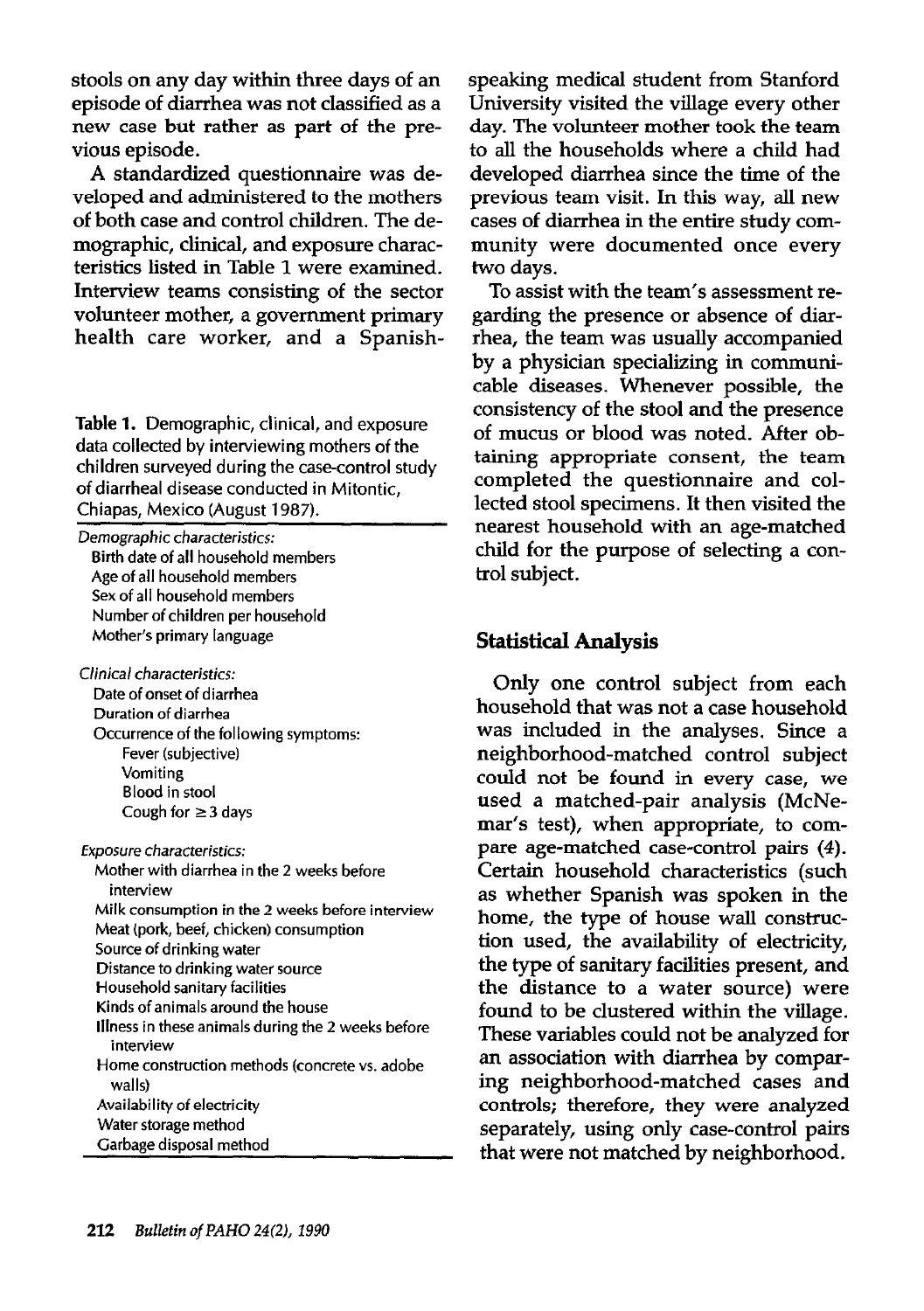| Age<br>(years) | Total<br>no. | Cases of diarrhea |                              |
|----------------|--------------|-------------------|------------------------------|
|                |              | No.               | Attack rate (%) <sup>a</sup> |
| $0 - 1$        | 53           | 25                | 47                           |
| $>1-2$         | 27           | 15                | 56                           |
| $>2-5$         | 133          | 23                | 17                           |
| Subtotal $< 6$ | 213          | 63                | 30                           |
| $\geq 6$       | 544          | ND <sup>b</sup>   | <b>ND</b>                    |
| Total          | 757          |                   |                              |

Table 2. Distribution by age and diarrheal attack rate of children under six years old in the study areas of Mitontic, Chiapas, in August 1987.

During 3 weeks of observation.  $bND = not done.$ 

#### RESULTS

#### Demographic Data and Diarrhea Surveillance

The census showed that the community had 757 residents and 268 homes, of which 141 were unoccupied when the census was taken (Table 2). The reported ages of the residents ranged from five days to 73 years. As Table 2 indicates, over a quarter of the residents (213) were less than six years old. Three hundred eighty-six (51%) were male. Six of 59 children less than one year old at the time of the census were said to have died from diarrhea during the preceding year, implying that infant mortality from diarrhea in this community was on the order of 102 deaths per 1,000 live births.

Although residents moved in and out of the community during the surveillance period, the total number of people present remained about the same. During this period, 63 cases of diarrhea were identified in children less than six years old. The overall attack rate in this age group was 30%, with the highest rate (56%) occurring in children between one and two years of age.

Symptoms reported among the 63 children with diarrhea included vomiting in 19 cases (30%), fever (subjective) in 23 cases (37%), upper respiratory symptoms in 20 cases (32%), and blood in the stool in seven cases (11%).4

Regarding diarrhea cases reported at the Mitontic Health Clinic, the number of cases reported in children under age six was 0 in August 1985, 4 in August 1986, and 11 in August 1987.

#### The Case-Control Survey

All 63 of the children with diarrhea cases had only one episode of diarrhea during the three-week surveillance period.

During this period, 48 control children were selected and paired with 48 of the 63 sick children. Twenty-nine of these control children were appropriately matched with the corresponding sick children by both age and neighborhood.

<sup>4</sup>A series of tests were performed on the fecal specimens to determine the microbial causes of the diarrhea. As a result, we obtained a collection of data whose volume and complexity justify development of a separate report, which is currently being prepared.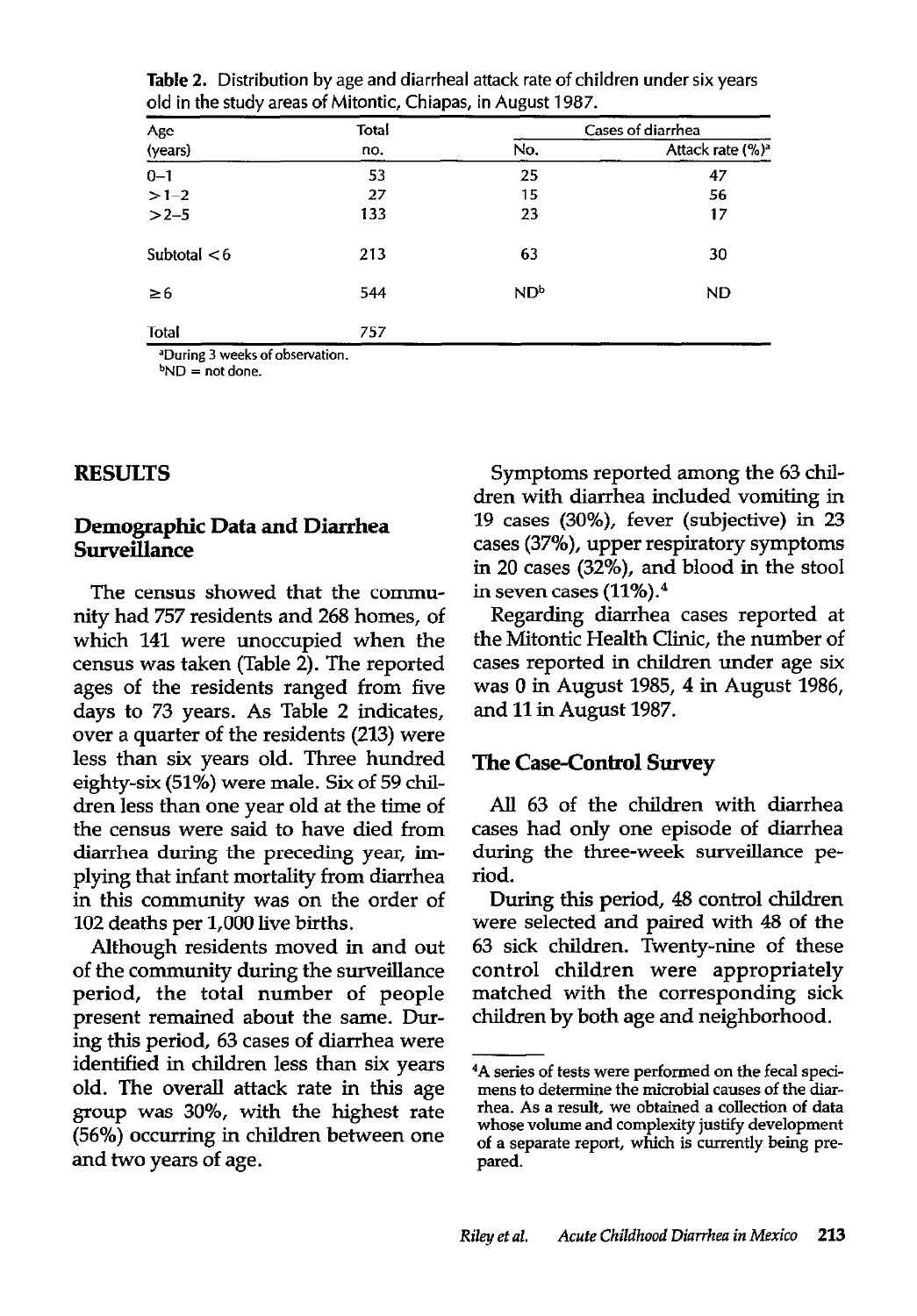No significant difference was found between the average number of children living in the homes of the sick children as compared to the number living in the homes of the controls. Specifically, the average number of children living in the sick children's homes was 4.1, while the average number living in the control children's homes was 4.8.

Nearly all of the children less than two years old were breast-fed, and there was no noteworthy variation in the types of meat or vegetables consumed by the community residents. Hence, it was not possible to determine whether these factors were associated with the occurrence of diarrhea. However, it was found that certain other factors (the presence of domestic animals inside or around the residence, occurrence of illness in these animals during the two weeks preceding the sick child's onset of diarrhea, the type of water source serving the home, the kinds of water storage containers used, and garbage disposal practices) were not associated with diarrhea.

Certain other conditions (whether the household was Spanish-speaking, whether the home was made with concrete versus adobe walls, whether it was electrified, and whether sanitary facilities were present) were found to cluster in certain sections of the community. Therefore, we could not determine whether these factors were associated with diarrhea by comparing sick children with controls from the same neighborhood. For this reason, these variables were analyzed by examining only those instances where the sick child was paired with a control child matched by age but not by neighborhood. The number of such pairs for which the necessary information was available from both cases and controls was too small to draw any conclusions.

However, one variable was found to be significantly associated with diarrhea in the study children, this being a preceding

case of diarrhea in the mother. Specifically, within the 29 neighborhoodmatched case-control pairs there were 11 instances in which the mother of one child in the pair had diarrhea within the two weeks preceding occurrence of diarrhea in the sick child. In 10 of these 11 instances, the mother with diarrhea was the mother of the sick child  $(p < 0.05$ , relative risk = 10, McNemar's test).

#### DISCUSSION AND CONCLUSIONS

This study was conducted during the peak local diarrhea season. As in acute outbreak investigations, only factors observable by the investigators at the time of the interviews and information obtainable by maternal recall of recent events were examined. Despite the limitations inherent in this approach, we were able to identify at least one factor associated with diarrhea. We also found that a casecontrol approach, which is often used to study disease in an epidemic setting, was useful in studying this endemic disease during a period when its incidence was rising.

In addition, the organization of the community into sectors, each surveyed daily by a resident mother, proved effective in obtaining a population-based estimate of diarrheal incidence and in locating enough diarrhea cases to conduct a case-control study. Indeed, estimated diarrheal morbidity was extremely high in Mitontic during the three-week surveillance period, despite the presence of a health care clinic, auxiliary health care workers, and oral rehydration therapy.

During comparable periods of 1985, 1986, and 1987 the number of children seen at the health clinic for diarrhea was a small fraction of the number of children with diarrhea documented by our community-based study. Hence, with respect to diarrhea1 disease the clinic seemed underutilized and did not appear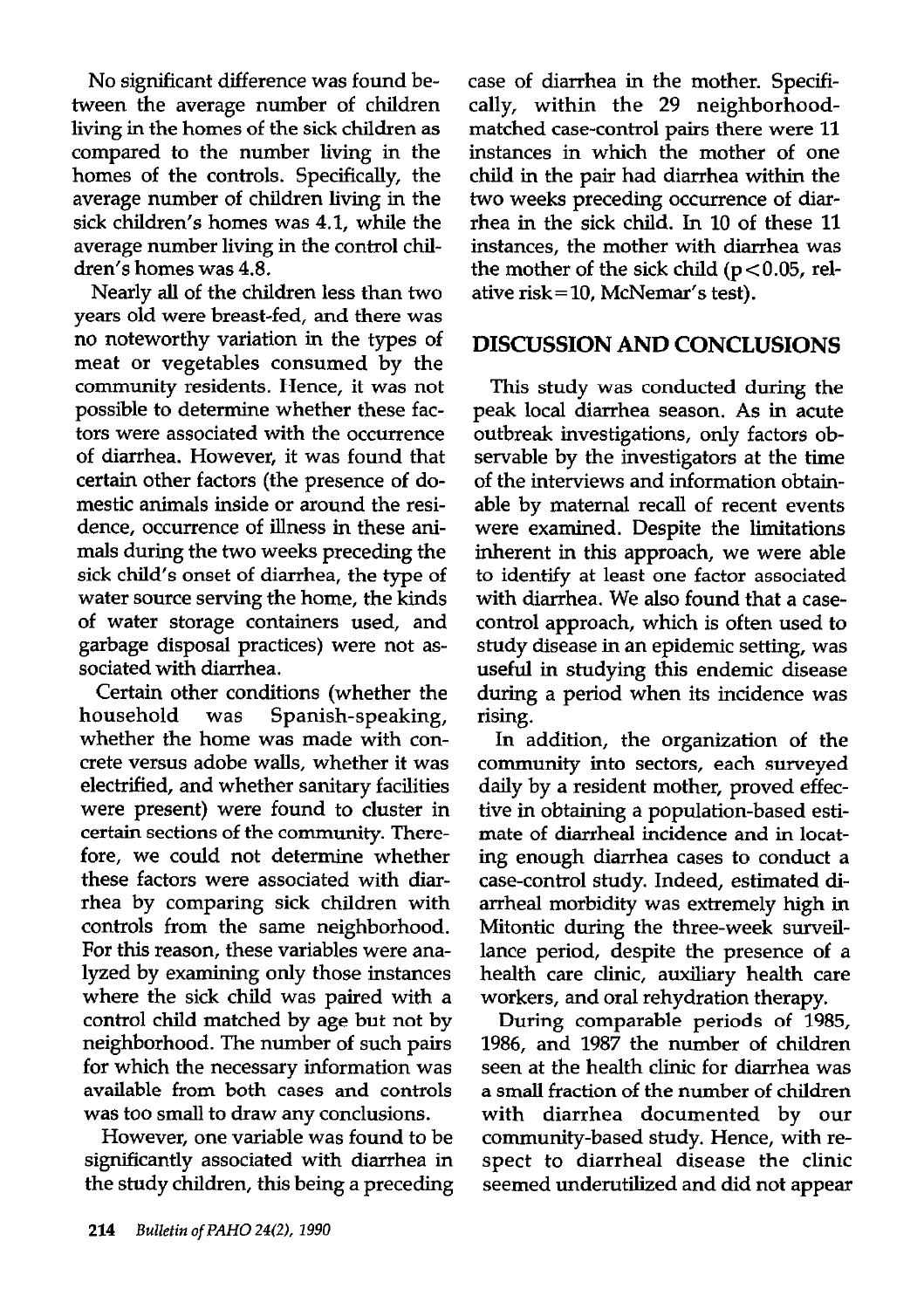to play a major part in disease control. These observations indicated to us that the determinants of diarrhea had to be examined within the context of community behavior in order to devise appropriate interventions.

Several community-based studies of acute diarrhea were conducted in the 1950s and 1960s in Guatemala (5-8) in areas ethnically and ecologically similar to the Chiapas highlands. However, most of these studies used a descriptive approach to speculate about variables associated with diarrhea, and hence did not provide an empirical basis for designing specific interventions. Elsewhere, a communitybased, case-control methodology has been used in the urban slums of Dhaka, Bangladesh, to identify water sanitation practices found empirically to be associated with diarrhea (9). A follow-up randomized educational intervention study designed to promote diarrhea-protective behaviors that already existed in the households (such as handwashing before preparing food) demonstrated that such interventions did reduce the occurrence of diarrhea (10).

In the present study, the unit of observation and analysis was the individual child (as opposed to the individual household in the Bangladesh study). This approach provided an opportunity to identify at least one factor that would not have been detectable by examination of entire households. That is, we found that children with diarrhea were more likely than matched controls to have mothers who experienced diarrhea within two weeks of the occurrence of diarrhea in the sick child. Since we did not culture the mothers' stools, we do not know if each sick mother and child shared the same etiologic agent, nor do we know the routes of transmission of the infection. However, the observed temporal relationship of the diarrhea episodes suggests that a specific intervention helping to prevent childhood diarrhea could simply be a recommendation that mothers who develop diarrhea wash their hands after defecation, especially before preparing food or breast-feeding children. Such a specifically directed handwashing recommendation might be more effective in assuring compliance than broadly applied handwashing recommendations. In general, however, it seems clear that additional studies will be needed to identify specific behaviors in the mother-child relationship that influence the development of diarrhea in the child.

Acknowledgments. We are grateful to Drs. Paul Basch, George Collier, and Jane Collier of Stanford University for their help in designing and executing the study; to the Municipal President of Mitontic, Juan Crisóstomo López Vázquez, and his wife for their good advice on how best to conduct our investigation; and to the volunteer mothers of this lovely town.

#### **REFERENCES**

- 1. Snyder, J. D., and M. H. Merson. The magnitude of the global problem of acute diarrheaI disease: A review of active surveillance data. Bull WHO 60:605-613, 1982.
- 2. Chen, L. C. Control of diarrheal disease morbidity and mortality: Some strategic issues. Am J Clin Nufr 31:2284-2291, 1978.
- 3. Feachem, R. G., R. C. Hogan, and M. H. Merson. Diarrhoeal disease control: Review of potential interventions. Bull WHO 61:637,1983.
- 4. Snedecor, G. W., and W. G. Cochran. Stafistical Methods (sixth ed.). Iowa State University Press, Ames, 1967, pp. 211-219.
- 5. Scrimshaw, N. S., H. A. Bruch, W. Ascoli, and J. E. Gordon. Studies of diarrheal disease in Central America: IV. Demographic distributions of acute diarrheal